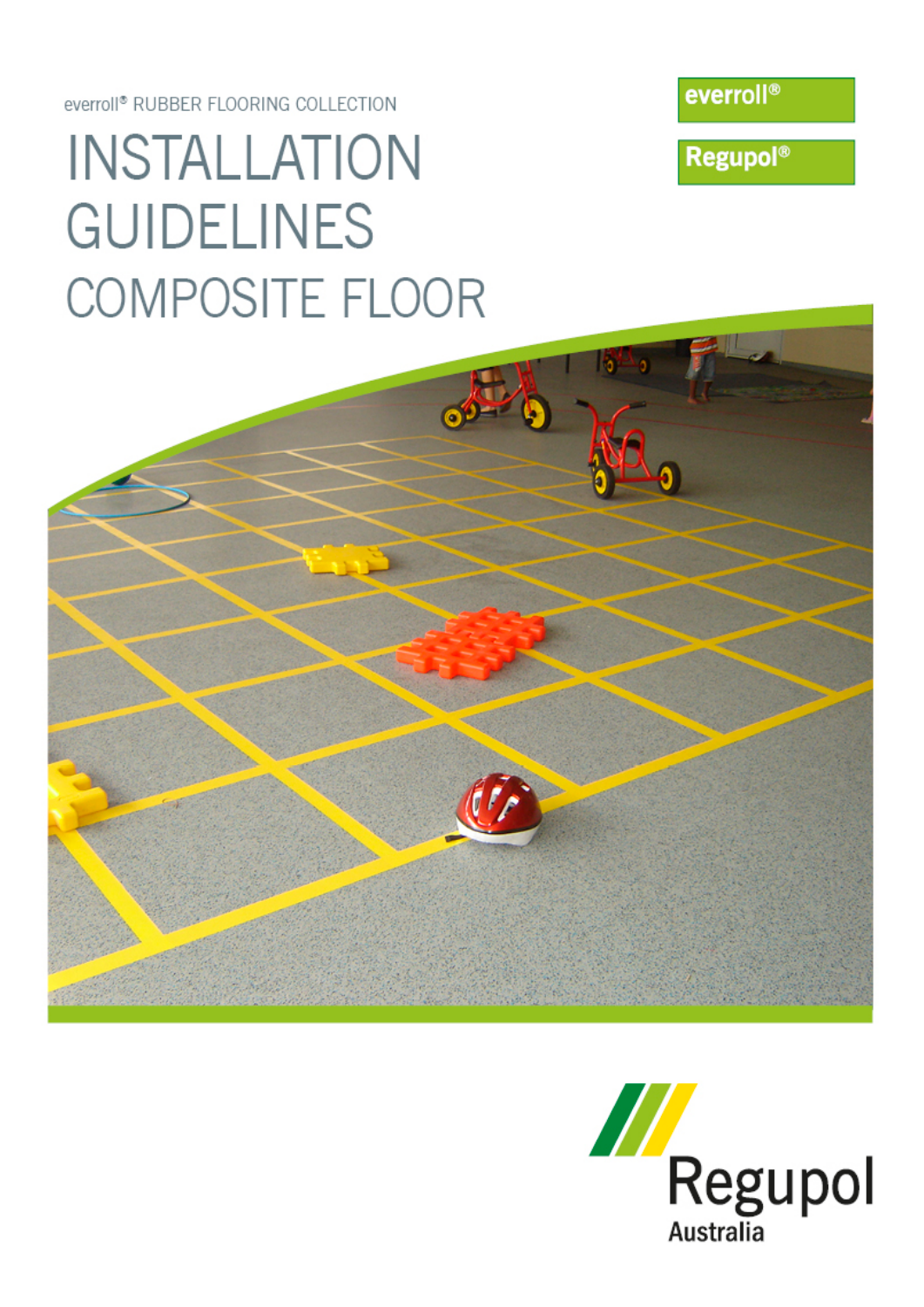

## <span id="page-1-0"></span>Important Notice

Any circumstances not covered by this guide should be referred to Regupol (Australia) Pty. Ltd. or its Distributors for any particular attention required. There are many factors that may affect the outcome of projects using our products that are beyond our control. Regupol (Australia) Pty. Ltd. cannot be responsible for poor climate conditions, inadequate surface preparation, poor application techniques, not observing curing times, improper thinning of adhesives or any variable beyond our control. No liability is accepted by Regupol (Australia) Pty. Ltd., our employees, distributors, representatives or agents for any loss or damage, direct or indirect, that may result from using the information and/or suggestions as actual conditions for use that are beyond our control. It is important that readers assure themselves they are using the current installation procedure, if in doubt, please contact our team so we can assist you.

## <span id="page-1-1"></span>Testing and Technical Support

All materials should be checked and tested for their suitability to the prevailing site conditions, our team can assist you with this upon request.

Call us on 02 4624 0050 or email [technicalsupport@regupol.com.au](mailto:technicalsupport@regupol.com.au)

## <span id="page-1-2"></span>Terms and Conditions of Sale

All purchases are subject to our published Terms and Conditions of Sale visit [www.regupol.com.au](file://SRV02/Company/14.0%20MARKETING%20-%20ONLY%20ACCESS/35.0%20ARTWORK/1.0%20Rubber%20Flooring/Installation%20Guides/www.regupol.com.au)

*Copyright © 2019 Regupol (Australia) Pty. Ltd.*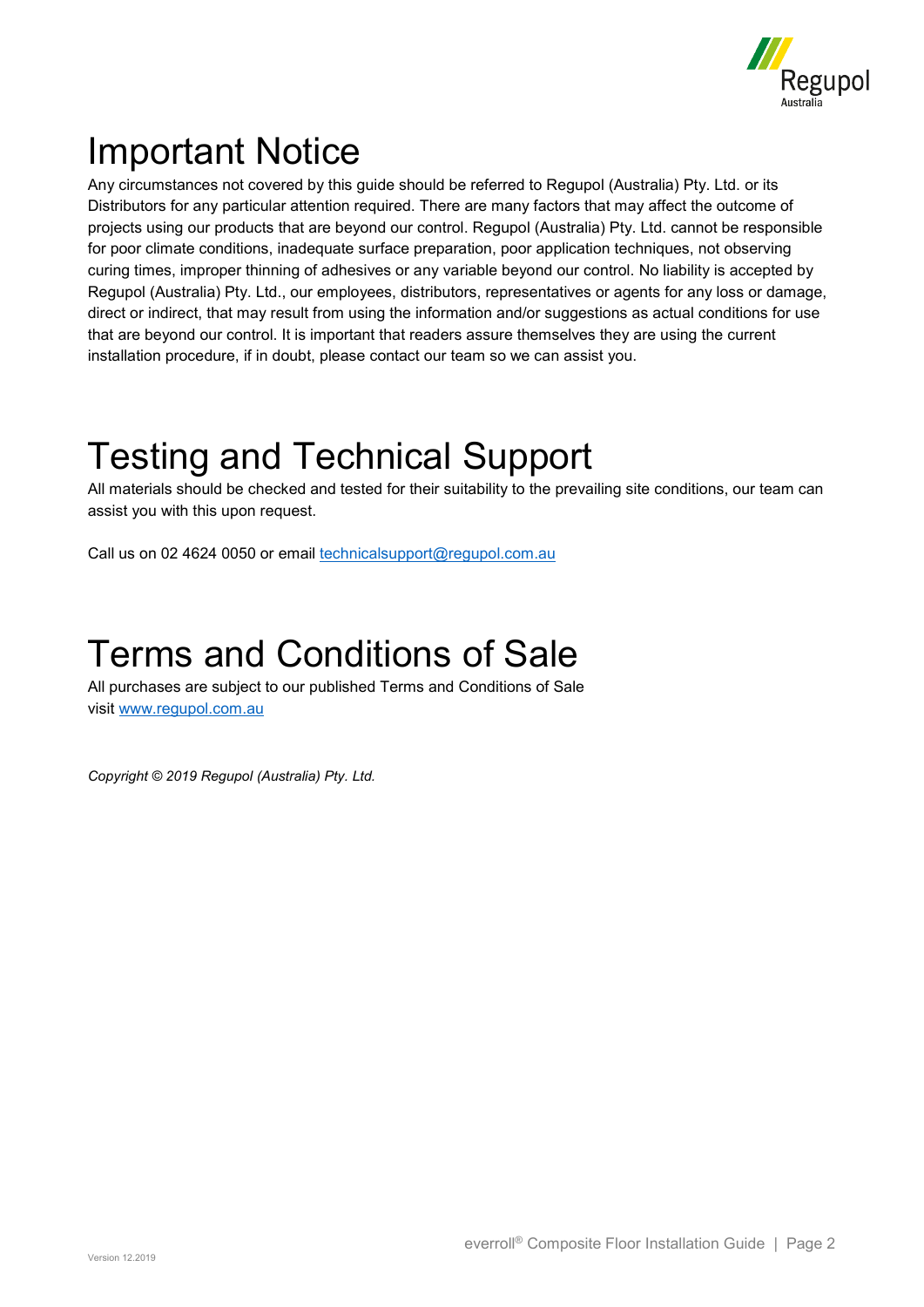

## **CONTENTS**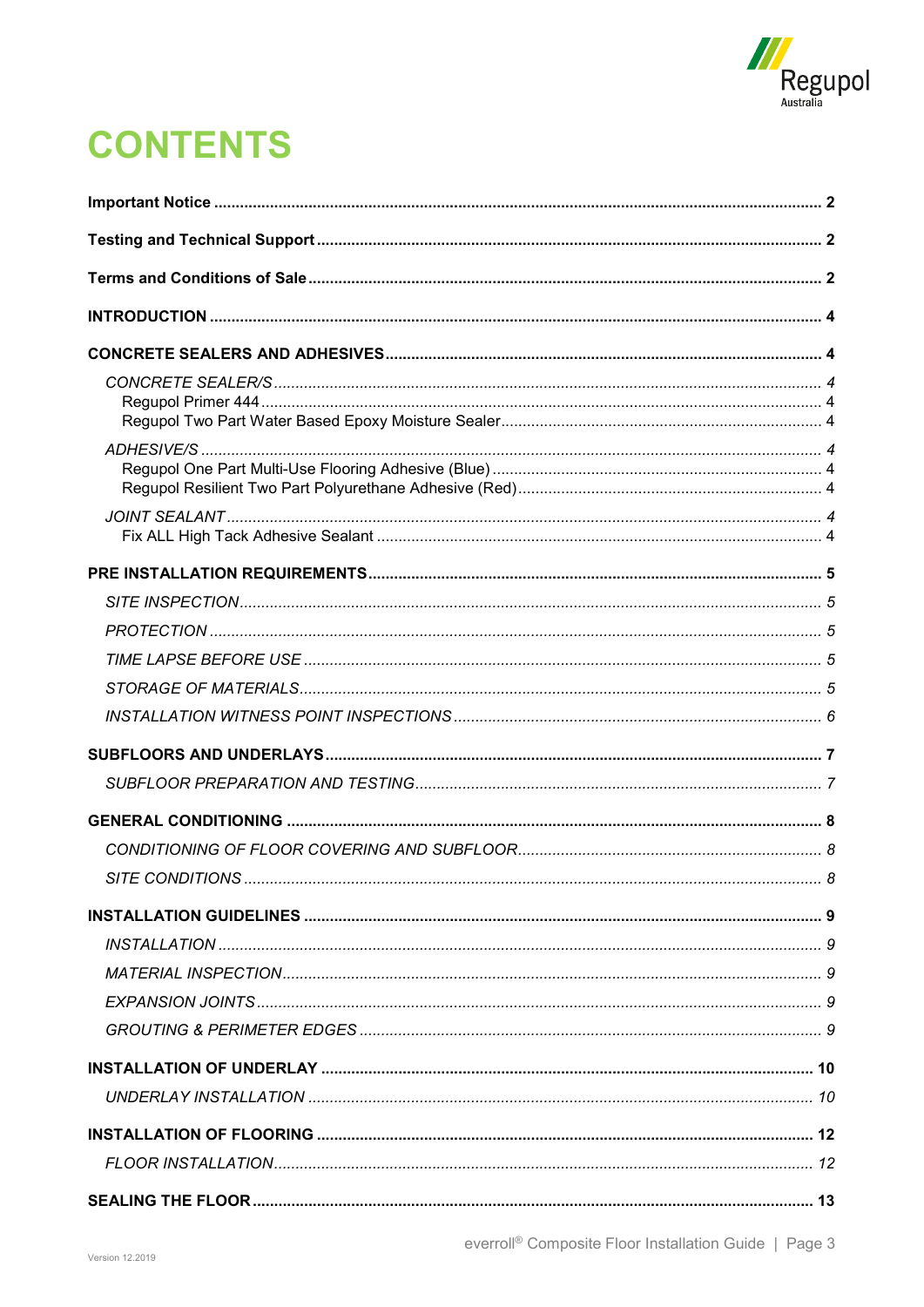

## <span id="page-3-0"></span>INTRODUCTION

The installation of the everroll® collection of rubber flooring products should be in strict accordance with the current Australian Standards AS1884-2012 - Resilient Sheet and Tile - Laying and Maintenance Practice in its complete entirety.

The installation should follow guidance of the written specification as well the manufacturer's installation guidelines and product technical data sheets.

A licensed copy of the Australian Standard AS1884-2012 can be purchased from www.saiglobal.com

Technical support is available - please contact Regupol Technical Services on 02 4624 0050 or email [technicalspecifications@regupol.com.au](mailto:technicalspecifications@regupol.com.au)

## <span id="page-3-1"></span>CONCRETE SEALERS AND ADHESIVES

## <span id="page-3-2"></span>CONCRETE SEALER/S

<span id="page-3-3"></span>**Regupol Primer 444** – A water based acrylic primer for porous subfloors in dry areas. Use in conjunction with Regupol One Part Multi-Use Flooring Adhesive.

<span id="page-3-4"></span>**Regupol Two Part Water Based Epoxy Moisture Sealer** – A two part water based epoxy coating moisture and vapour barrier for wet areas. Use in conjunction with Regupol One Part Polyurethane and Regupol Resilient Two Part Polyurethane.

## <span id="page-3-5"></span>ADHESIVE/S

<span id="page-3-6"></span>**Regupol One Part Multi-Use Flooring Adhesive (Blue)** - A water based synthetic polymer adhesive with moisture resistant properties for dry areas.

<span id="page-3-7"></span>**Regupol Resilient Two Part Polyurethane Adhesive (Red)** - A solvent free, non-flammable two part polyurethane adhesive and for dual bonding everroll<sup>®</sup> rubber flooring to Regupol<sup>®</sup> Shockpad Underlay used in a composite flooring system.

### <span id="page-3-8"></span>JOINT SEALANT

<span id="page-3-9"></span>**Fix ALL High Tack Adhesive Sealant** – A high quality, neutral elastic, 1-component sealant with very high initial tack.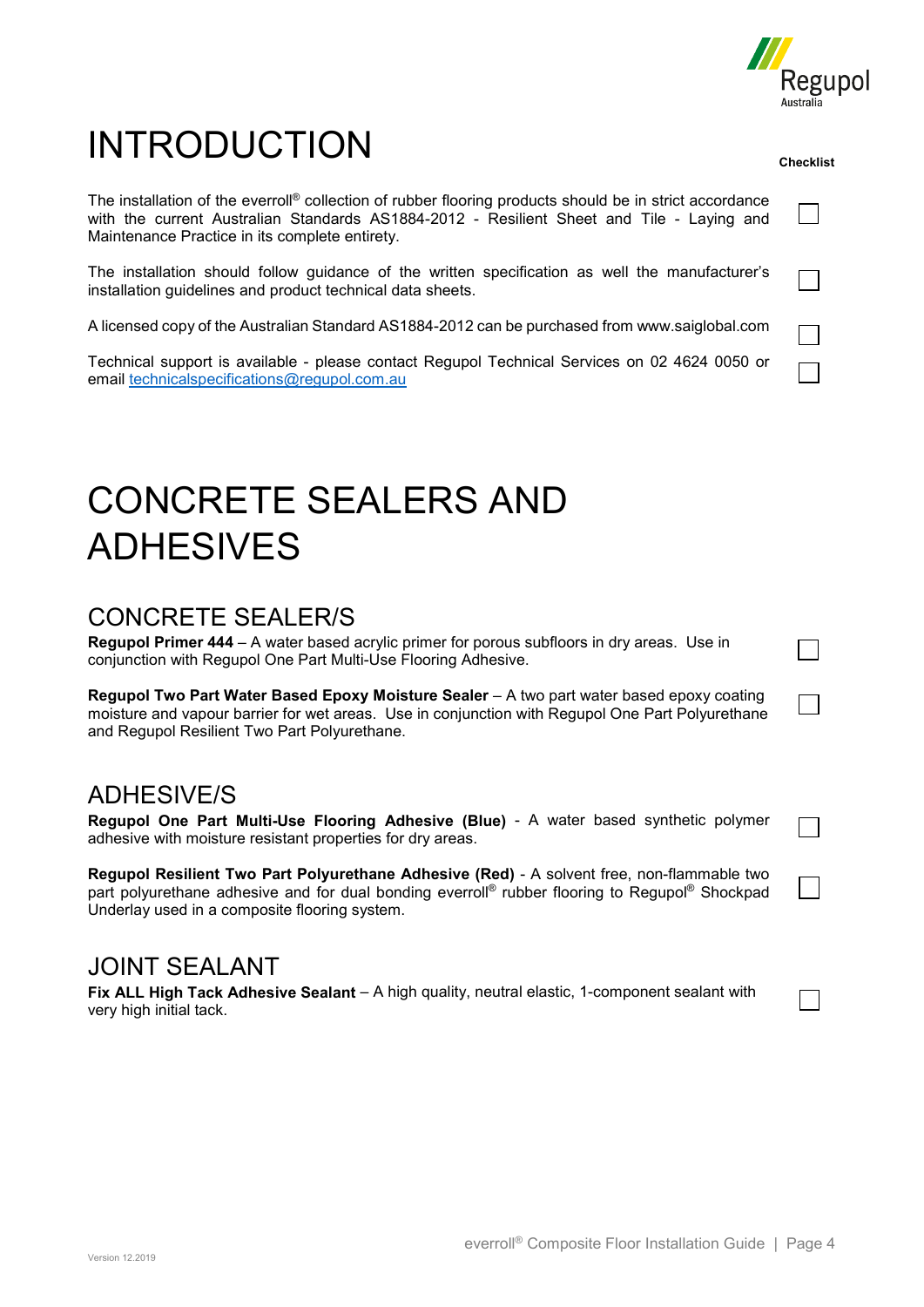

 $\Box$ 

## <span id="page-4-0"></span>PRE INSTALLATION REQUIREMENTS

### <span id="page-4-1"></span>SITE INSPECTION

The site inspection by the flooring contractor should be in accordance with the entirety of SECTION 2 PRE-INSTALLATION REQUIREMENTS of AS1884-2012.

The Regupol<sup>®</sup> Underlay and everroll<sup>®</sup> rubber flooring are resilient finishes that will naturally form with the sub base provided, it is therefore very important to ensure that pre-installation requirements are completed by the flooring contractor and agreed with by the client prior to commencing works.

The flooring contractor is responsible for the EXCHANGE OF INFORMATION as per AS1884-2012.

The flooring contractor is responsible to ensure that the specifications for all products selected within the flooring structure are tested and warranted to be compatible. This includes existing floor, dampproof membranes, screeds, underlays, adhesives and floorcovering as per AS1884-2012 2.3.2 Commercial Installations.

The flooring contractor should immediately notify Regupol Technical Services should any uncertainty arise regarding the installation of the Regupol<sup>®</sup> or everroll<sup>®</sup> material being fit for purpose.

### <span id="page-4-2"></span>PROTECTION

The Regupol<sup>®</sup> and everroll<sup>®</sup> collection of rubber flooring products do not come with a factory precoated finish. Provision for protection should be made if other trades will be working in the area post installation.

## <span id="page-4-3"></span>TIME LAPSE BEFORE USE

Keep all traffic off the finished floor for 48 hours or as instructed by the flooring contractor, whichever is the greater.

Do not apply heavy loads or move furniture on the material for 72 hours or as instructed by the flooring contractor, whichever is the greater. Where necessary place MDF sheets to spread the point loading of heavy loads.

Do not wet the floor for seven (7) days after the installation or as instructed by the flooring contractor, whichever is the greater.

### <span id="page-4-4"></span>STORAGE OF MATERIALS

Store all materials horizontally indoors and off the ground on a flat, dry level sub-base at all times during warehousing and on-site.

Do not store rolls on cylinder end as this will curl the edges. Any edges that have resulted in permanent memory curl must be removed by cutting straight before installation.

Do not get the material wet or exposed to moisture, failure to keep the material dry prior to and during the installation will make bonding to the substrate very difficult and could lead to adhesion failure.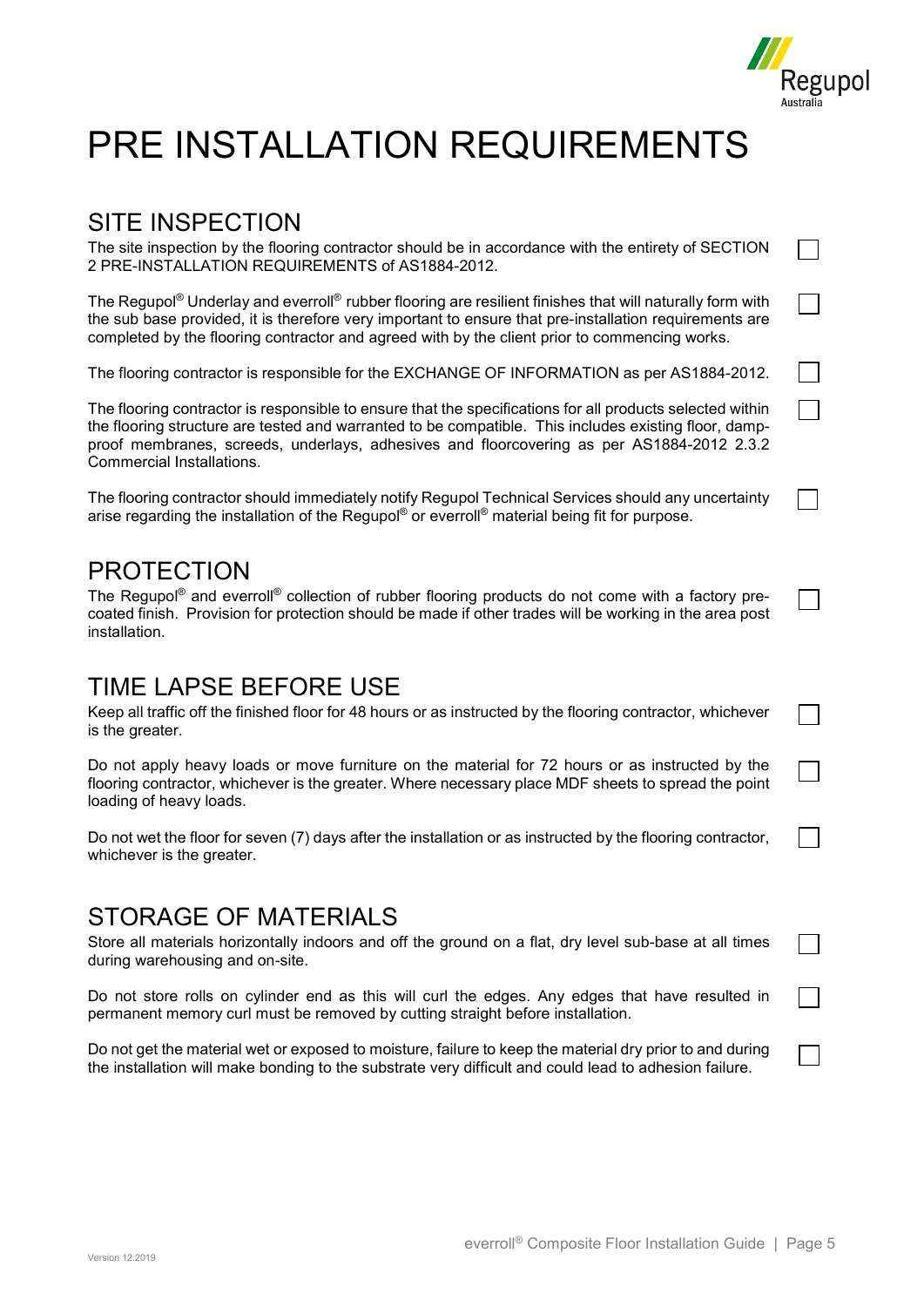

## <span id="page-5-0"></span>INSTALLATION WITNESS POINT INSPECTIONS

Instructions should be given to ensure sufficient notice so that inspections can be made at the following stages of installation. Inspections should be signed by head contractor, architect, interior designer or client and recorded for warranty purposes:

- □ At completion of substrate preparation
- $\square$  Immediately before fixing the material
- □ At completion of installation
- $\Box$  Before applying any additional surface coatings, sealers, line markings etc.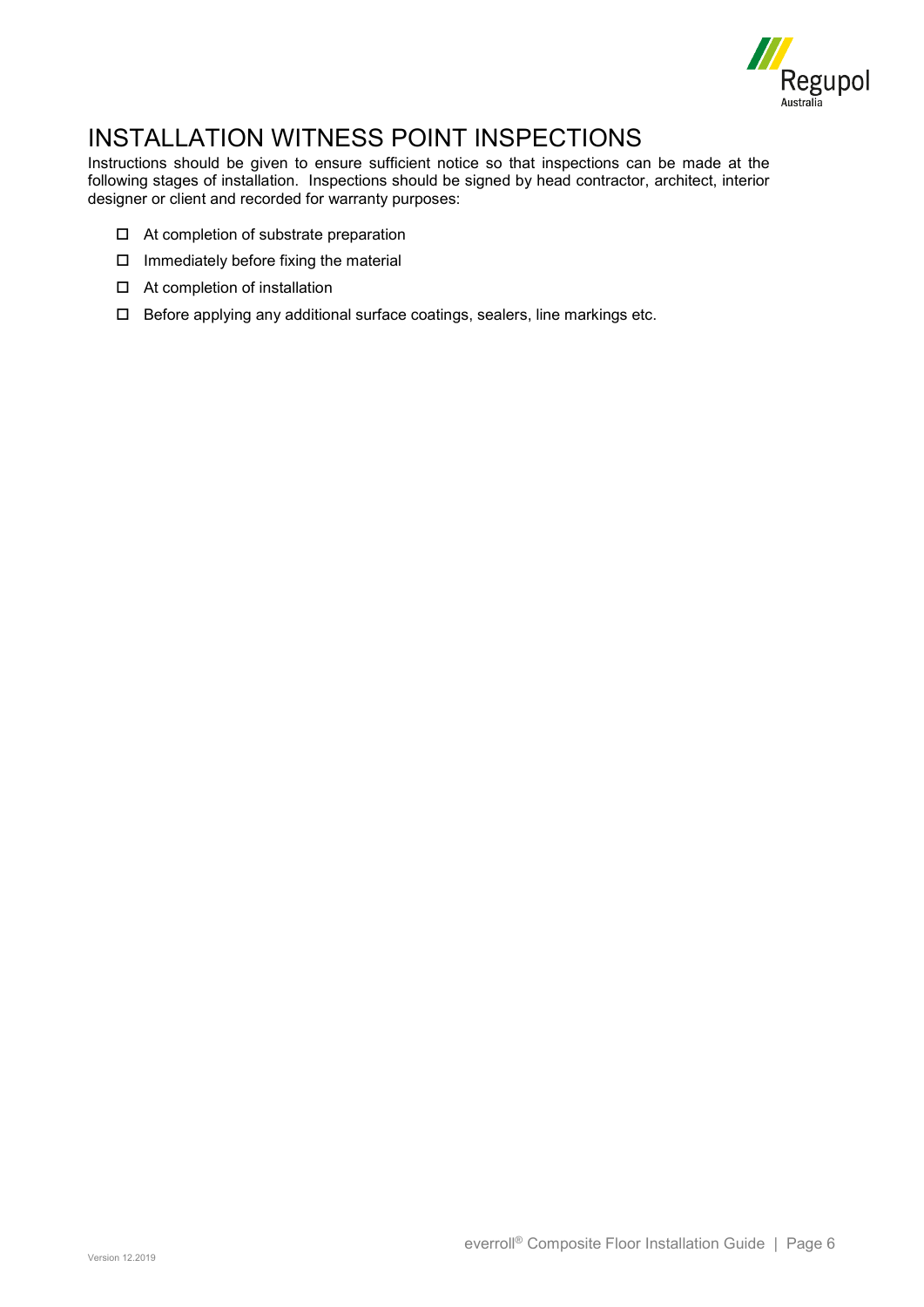

 $\vert \ \ \vert$ 

## <span id="page-6-0"></span>SUBFLOORS AND UNDERLAYS

### <span id="page-6-1"></span>SUBFLOOR PREPARATION AND TESTING

The subfloor preparation, inspection, testing and acceptance by the flooring contractor should be in accordance with SECTION 3 SUBFLOORS AND UNDERLAYS of AS1884-2012 in its entirety.

The subfloor is to be clean and free of any deposit or finish which may impair adhesion or the location and functioning of control joints.

Mechanically remove all surface treatments including sealers, adhesives, hardeners, curing compounds.

The surface shall be visually sound and without cracks, crazing, dusting, rain damage, spalling, efflorescence or blistering.

Subfloor planeness to be no more than 4mm deviation when tested under a two (2) metre straight edge.

Subfloor smoothness to be no more than 1mm deviation under a 150mm straight edge.

Subfloor projections to be no more than 0.5mm deviation under a 50mm straight edge.

Moisture testing of subfloor in accordance with AS1884-2012 APPENDIX A. The moisture content must be at the level required for the selected adhesive before the installation can commence. The relative humidity should not exceed 75% tested to ASTM F2170 or should not exceed 70% tested to ASTM F2420.

Use Regupol Two Part Water Based Epoxy Moisture Sealer if the substrate exceeds the required moisture content - contact Regupol Technical Services.

Subfloor pH testing of subfloor in accordance with AS1884-2012 APPENDIX B. The pH level must be at the level required for the selected adhesive before the installation can commence. If the pH level exceeds 9 then it must be neutralised prior to beginning the installation.

Timber, Plywood and Particle Board Subfloors must comply with AS1884-2012. Under certain lighting conditions the underlay joint may show through the everroll® Composite rubber flooring.

Hardboard underlay, fibre cement underlay must comply with AS1884-2012. Under certain lighting conditions the underlay joint may show through the everroll® Composite rubber flooring.

Sand-cement screed subfloors will only be acceptable with the use of polymer additive. The screed should achieve a compressive strength of 20MPa and a tensile strength of 1.5 MPa.

For metal, steel, aluminium, fibreglass surfaces contact Regupol Technical Services.

For adhesion testing conducted in wet areas and especially swimming pool surrounds - ensure the Regupol Two Part Water Based Epoxy Moisture Sealer is also used and allowed to fully cure - prior to applying the adhesive and material, but not left open for more than 24 hours - refer to technical data sheet.

**CAUTION:** *Never install Regupol® Underlay or everroll® collection of rubber flooring directly to roof top waterproof membranes. For damp proof membranes - contact Regupol Technical Services for testing or advice.*

#### **SPECIAL NOTE**

The Flooring contractor is responsible to ensure that the specifications for all products selected within the flooring structure are tested and warranted to be compatible. This includes existing floor, damp-proof membranes, screeds, underlays, adhesives and floorcovering as per AS1884-2012 2.3.2 Commercial Installations.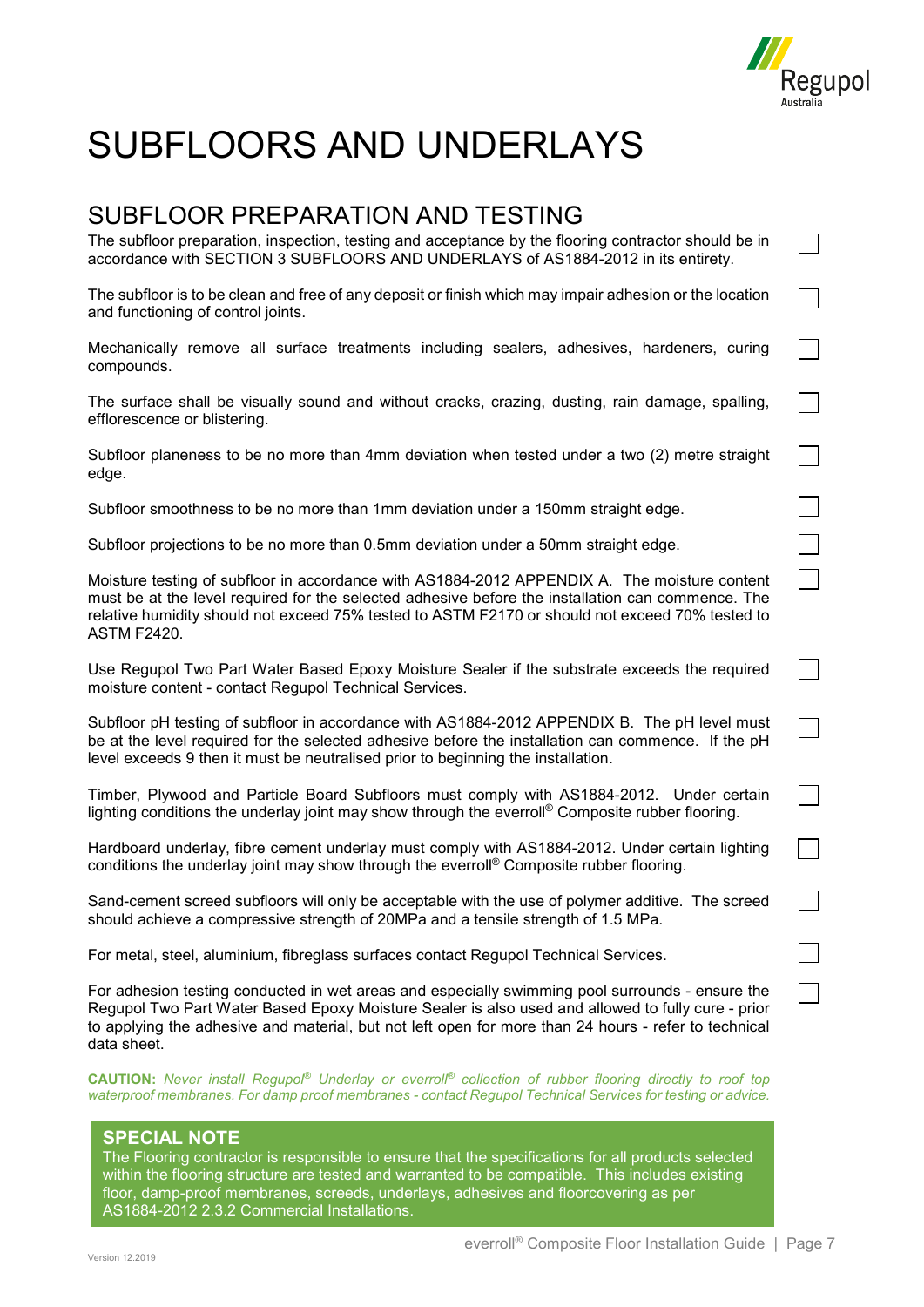

 $\mathsf{L}$ 

 $\Box$ 

 $\Box$ 

## <span id="page-7-0"></span>GENERAL CONDITIONING

### <span id="page-7-1"></span>CONDITIONING OF FLOOR COVERING AND SUBFLOOR

The conditioning of floor covering, adhesives and subfloor by the flooring contractor should be in accordance with SECTION 4 CONDITIONING OF FLOOR COVERING AND SUBFLOOR of AS1884-2012 in its entirety.

Regupol recommends that the Regupol<sup>®</sup> Underlay and everroll<sup>®</sup> rubber flooring be rolled out and cut to approximate size and slab stacked face up. Allow at least 75-100mm for trimming in after adhesion.

The cut runs should be then left overnight and preferably for 24 hours to condition at a minimum temperature of 18˚c.

During the installation the ambient temperature should be between 10˚c and 28˚c

### <span id="page-7-2"></span>SITE CONDITIONS

Outdoor installations must be fully dry prior to starting works.

The building must be fully enclosed and weather tight prior to starting works.

The installation should not commence unless all other trades are completed and all surfaces are dry.

The materials do not come with a factory pre-coated finish, therefore, provision for protection should be made to ensure no damage by other trades, construction activities or debris.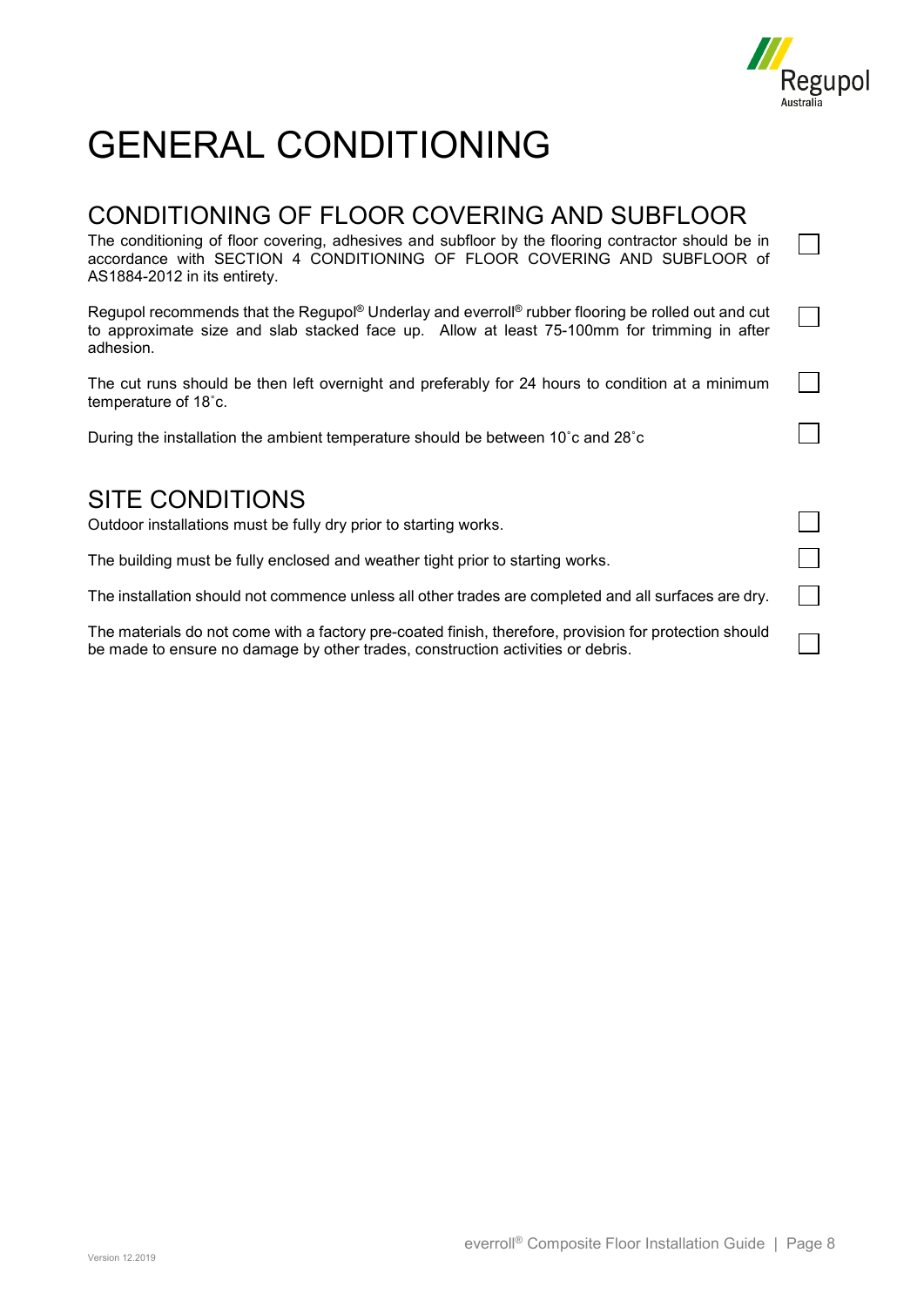

## <span id="page-8-0"></span>INSTALLATION GUIDELINES

## <span id="page-8-1"></span>INSTALLATION

The flooring contractor general installation procedures should be in accordance with SECTION 4.2 GENERAL INSTALLATION PROCEDURES of AS1884-2012 in its entirety.

The flooring contractor installation procedures should be in accordance with SECTION 5.4 RUBBER SHEET AND ROLLS of AS1884-2012 along with the following manufacturer's recommendations.

### <span id="page-8-2"></span>MATERIAL INSPECTION

The Regupol<sup>®</sup> and everroll<sup>®</sup> collection of rubber flooring products are made from recycled materials and slight variations in the EPDM colour chip dispersion or shading is normal, however, it is very important to inspect the material for visual defects prior to beginning the installation.

Lay out the area to check for colour consistency before adhering and trimming the material.

Inspect the material to verify the material delivered is the correct style, code and quantity.

#### **SPECIAL NOTE**

Prior to installation, the installer must report any severe discrepancies to Regupol immediately. Do not install the material as no warranty claim will be honoured on material installed with visual defects.

### <span id="page-8-3"></span>EXPANSION JOINTS

All expansion or movement joints must be carried through the material and the substrate material and back to ground substrate.

All expansion joints to be filled with a permanently deformable material and be resistant to chemical and physical attack such as Fix ALL High Tack Adhesive Sealant or similar.

### <span id="page-8-4"></span>GROUTING & PERIMETER EDGES

Grouting and perimeter edges are to be filled with a permanently deformable material and be resistant to chemical and physical attack such as Fix ALL High tack Adhesive Sealant or similar.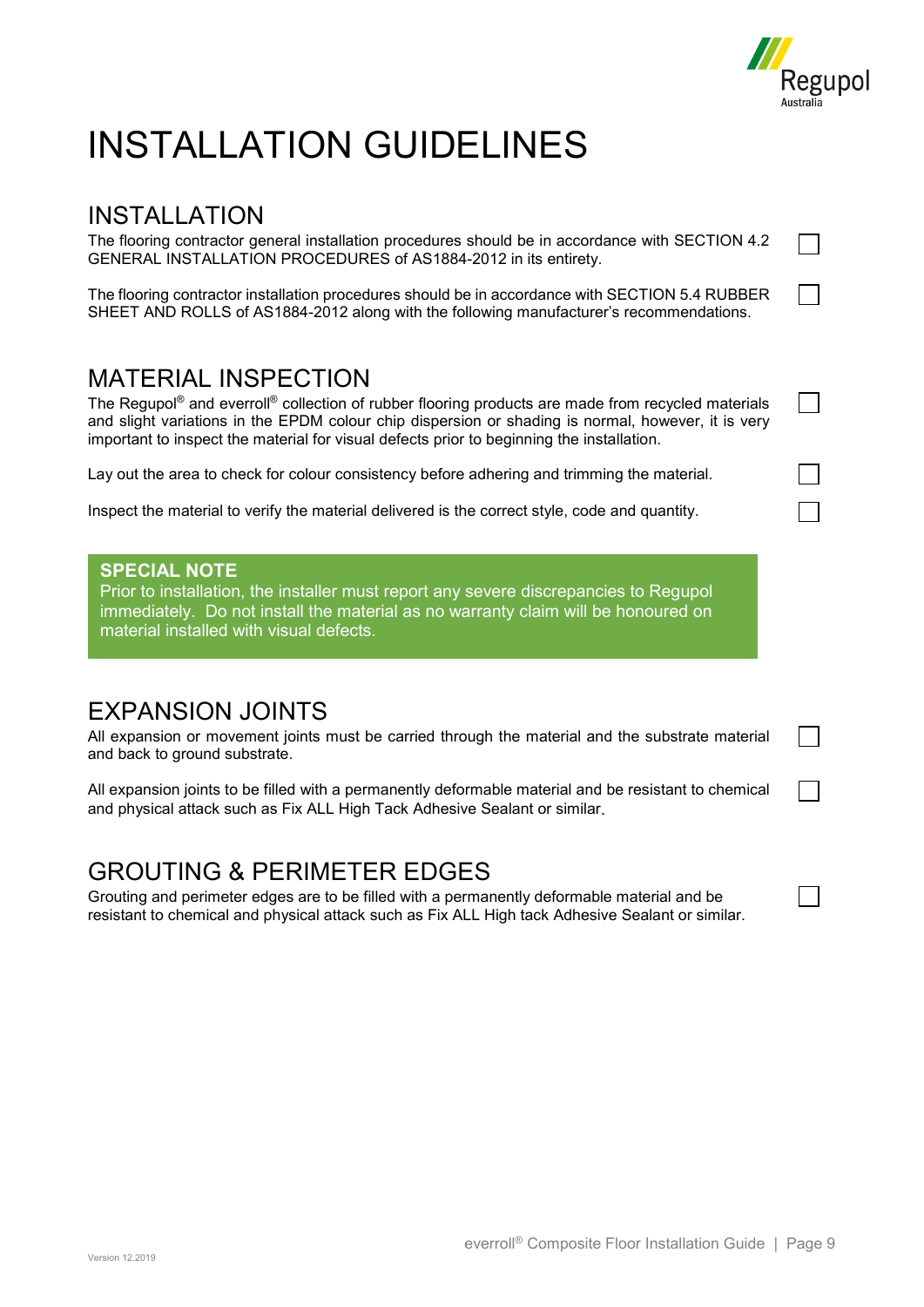

 $\vert \ \ \vert$ 

 $\blacksquare$ 

 $\Box$ 

## <span id="page-9-0"></span>INSTALLATION OF UNDERLAY

### <span id="page-9-1"></span>UNDERLAY INSTALLATION

The installation of the Regupol<sup>®</sup> Underlay is the first step to achieving the everroll<sup>®</sup> Composite rubber flooring system. The Regupol® Underlay must be installed perpendicular or offset parallel to the everroll® rubber flooring.

The Regupol<sup>®</sup> Underlay must be unrolled perpendicular or offset parallel to the everroll<sup>®</sup> rubber flooring installation.

**Caution:** *The roll material is stretched slightly when stored on the cylinder coils. Allow extra length for pullback when cutting material into manageable lengths (minimum 100mm per cut length).*

- 1. Position the first roll against the most suitable wall and square with the room. Always assume the walls are not straight and room is not square. The seams need to be straight, so use a chalk line to make a straight edge for the first seam to follow. Allow extra roll width to run up wall and extra length on the first roll to allow for conditioning and trimming (minimum 100mm).
- 2. Cut the material using a tradesman quality snap off blade knife and metal straight edge, allowing extra length to run up the walls for pullback during conditioning period and trimming (minimum 100mm).
- 3. Continue cutting the remainder roll lengths, with extra length, to complete the area.
- 4. Allow all cuts to relax and condition for 24 hours before trimming or adhering the material.
- 5. After conditioning Trim the side of the last roll positioned to obtain a snug, but not overly tight edge that finishes against the wall - do not trim the ends of runs at this stage.

**Note:** *Trimming and adhering must be done the same day to avoid shrink back.*

- 6. Align the roll edge to the chalk line ensuring a straight edge for the first seams.
- 7. Position all other rolls ready for adhesive application ensuring a tight butt joint is maintained between sheets - continue to allow extra length for trimming.
- 8. Roll the pieces back up to expose the substrate ready for the adhesive application or alternatively fold the material half width of the run (fold back lengthwise).
- 9. Apply the specified Regupol Adhesive as per the adhesive technical data sheet using the specified trowel size to ensure correct volume and coverage. Carefully monitor your trowel notches – do not use worn trowels – they will not allow for adequate adhesive transfer.
- 10. Starting from the midpoint of the room, evenly spread the adhesive. Take care not to spread more adhesive than can be laid into before the adhesive starts to skin over (climate conditions will vary this time frame). Work within the timing of the adhesive pot life.
- 11. Evenly spread the adhesive using the specified trowel any excess adhesive ridges or pooling will cause telegraphing through the material and or bleed through at seams.
- 12. Carefully roll back the material into the adhesive ensuring the piece is positioned correctly in relation to the edge of the nearest wall or roll edge. Do not drop the material into the adhesive as this will cause air to be trapped under the underlay.
- 13. Ensure that all seams are butt seamed neatly and accurately using the factory edges to ensure no gaps. Trim ends of rolls after laying into the adhesive.
- 14. Do not over compress the roll edge when butt joining rolls as this could cause peaking.
- 15. Immediately roll the material with a medium weight stand up roller prior to the adhesive curing. Roll the entire floor in both directions – this ensures optimum adhesive transference to both surfaces. Repeat rolling process in 45 minutes.

| everroll <sup>®</sup> Composite Floor Installation Guide   Page 10 |  |  |  |
|--------------------------------------------------------------------|--|--|--|
|                                                                    |  |  |  |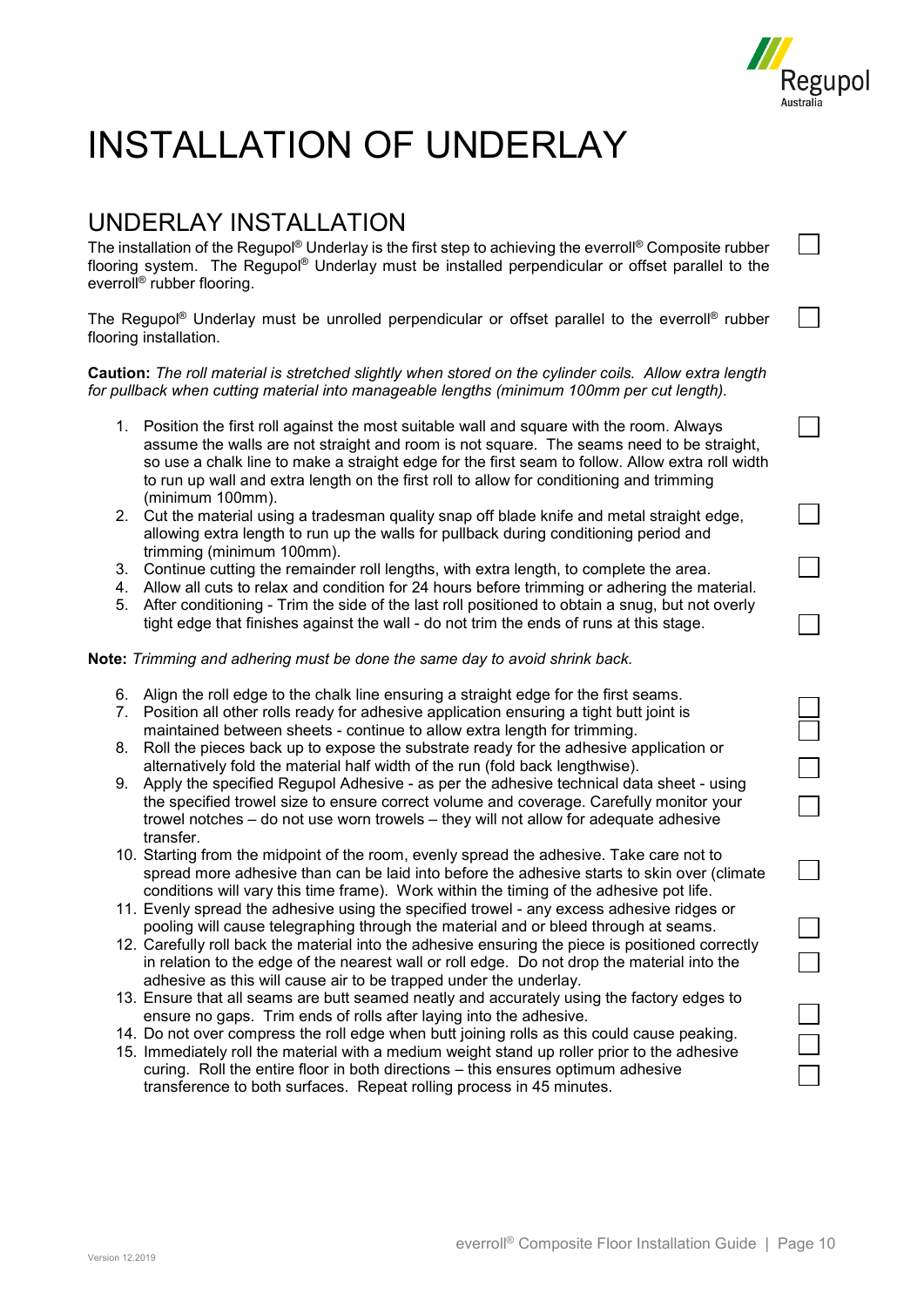

- 16. Weigh down any seams or joins, where necessary, whilst the adhesive is setting.
- 17. The Regupol<sup>®</sup> and everroll<sup>®</sup> collection of rubber flooring do not come with a factory precoated finish. Provision for protection should be made if other trades will be working in the area post installation.
- 18. Keep all traffic off the finished floor for 48 hours or as instructed by the flooring contractor, whichever is the greater.
- 19. Do not apply heavy loads or move furniture on the material for 72 hours or as instructed by the flooring contractor, whichever is the greater. Where necessary place MDF sheets to spread the point loading of heavy loads.
- 20. Do not wet the floor for seven (7) days after the installation or as instructed by the flooring contractor, whichever is the greater.

|                | h. |
|----------------|----|
| $\mathbb{R}^2$ |    |
| $\mathbf{L}$   |    |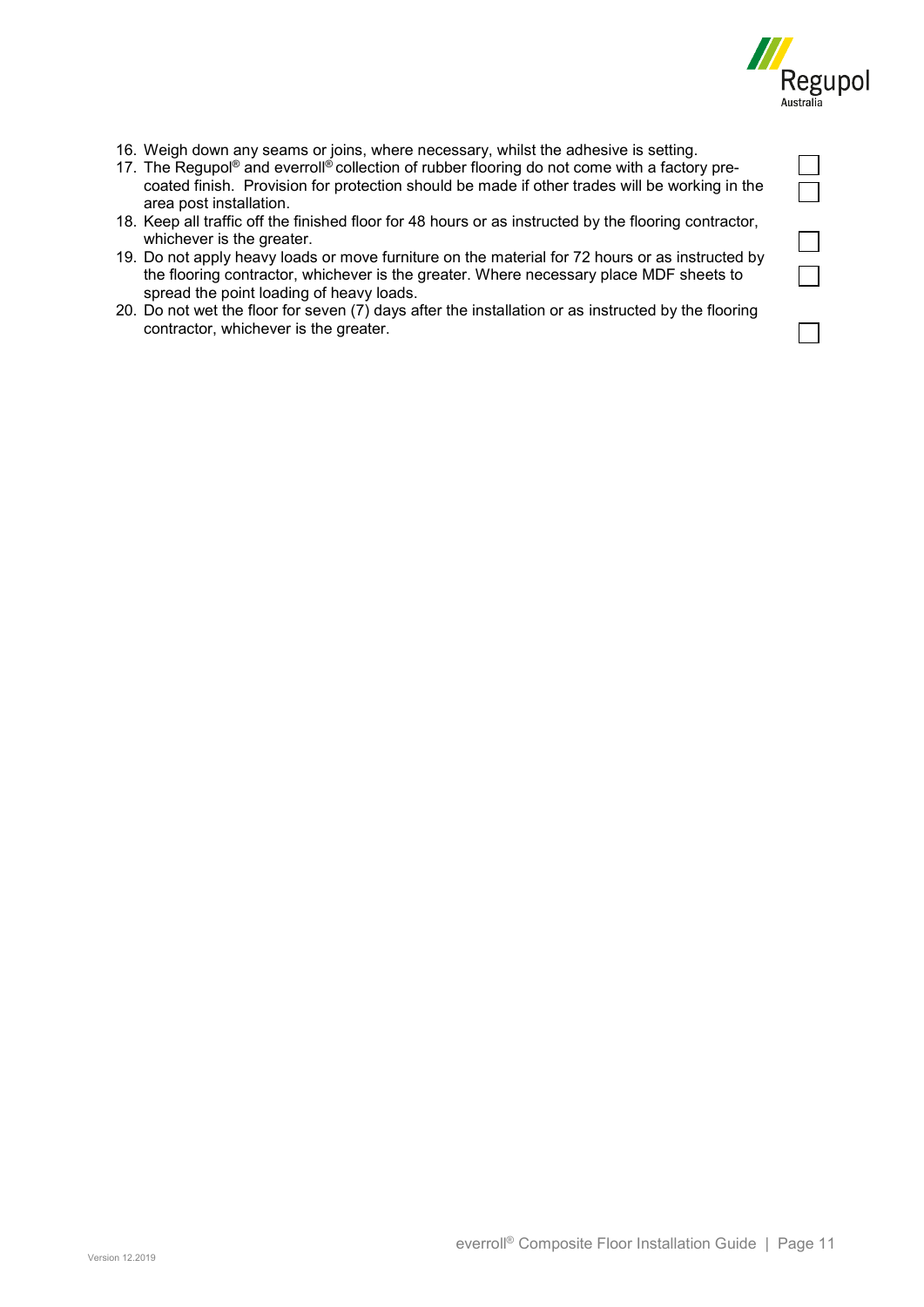

 $\mathcal{L}(\mathcal{A})$ 

 $\overline{\phantom{a}}$ 

## <span id="page-11-0"></span>INSTALLATION OF FLOORING

## <span id="page-11-1"></span>FLOOR INSTALLATION

The everroll® roll must be unrolled and installed in the exact same direction. Ensure the floor is installed either perpendicular or offset parallel to the Regupol® Underlay.

Please check the color mark of the everroll® roll before commencing the installation:

- 1. A **GREEN** mark/label indicates the face side is on the **inside** of the roll. Do not flip the rolls over. *See Figure 1.*
- 2. A **YELLOW** mark/label indicates the face side is on the **outside** of the roll. Please flip the rolls over. *See Figure 2.*



 $F$ ace is inside of roll



Fig. 1 - GREEN MARKED Fig. 2 - YELLOW MARKED<br>Face is inside of roll Face is outside of roll

| Caution: The roll material is stretched slightly when stored on the cylinder coils. Allow extra length<br>for pullback when cutting material into manageable lengths (minimum 100mm per cut length). |                                                                                                                                                                                                                                                                                                                                                                                                            |  |  |
|------------------------------------------------------------------------------------------------------------------------------------------------------------------------------------------------------|------------------------------------------------------------------------------------------------------------------------------------------------------------------------------------------------------------------------------------------------------------------------------------------------------------------------------------------------------------------------------------------------------------|--|--|
|                                                                                                                                                                                                      | 1. Position the first roll against the most suitable wall and square with the room. Always<br>assume the walls are not straight and room is not square. The seams need to be straight,<br>so use a chalk line to make a straight edge for the first seam to follow. Allow extra roll width<br>to run up wall and extra length on the first roll to allow for conditioning and trimming<br>(minimum 100mm). |  |  |
|                                                                                                                                                                                                      | 2. Cut the material using a tradesman quality snap off blade knife and metal straight edge,<br>allowing extra length to run up the walls for pullback during conditioning period and                                                                                                                                                                                                                       |  |  |

- trimming (minimum 100mm).
- 3. Continue cutting the remainder roll lengths, with extra length, to complete the area.
- 4. Allow all cuts to relax and condition for 24 hours before trimming or adhering the material.
- 5. After conditioning Trim the side of the last roll positioned to obtain a snug, but not overly tight edge that finishes against the wall - do not trim the ends of runs at this stage.

**Note:** *Trimming and adhering must be done the same day to avoid shrink back.*

- 6. Align the roll edge to the chalk line ensuring a straight edge for the first seams.
- 7. Position all other rolls ready for adhesive application ensuring a tight butt joint is maintained between sheets - continue to allow extra length for trimming.
- 8. Roll the pieces back up to expose the substrate ready for the adhesive application or alternatively fold the material half width of the run (fold back lengthwise).
- 9. Apply the specified Regupol Adhesive as per the adhesive technical data sheet using the specified trowel size to ensure correct volume and coverage. Carefully monitor your trowel notches – do not use worn trowels – they will not allow for adequate adhesive transfer.
- 10. Starting from the midpoint of the room, evenly spread the adhesive. Take care not to spread more adhesive than can be laid into before the adhesive starts to skin over (climate conditions will vary this time frame). Work within the timing of the adhesive pot life.
- 11. Evenly spread the adhesive using the specified trowel any excess adhesive ridges or pooling will cause telegraphing through the material and or bleed through at seams.
- 12. Carefully roll back the material into the adhesive ensuring the piece is positioned correctly in relation to the edge of the nearest wall or roll edge. Do not drop the material into the adhesive as this will cause air to be trapped under the flooring.